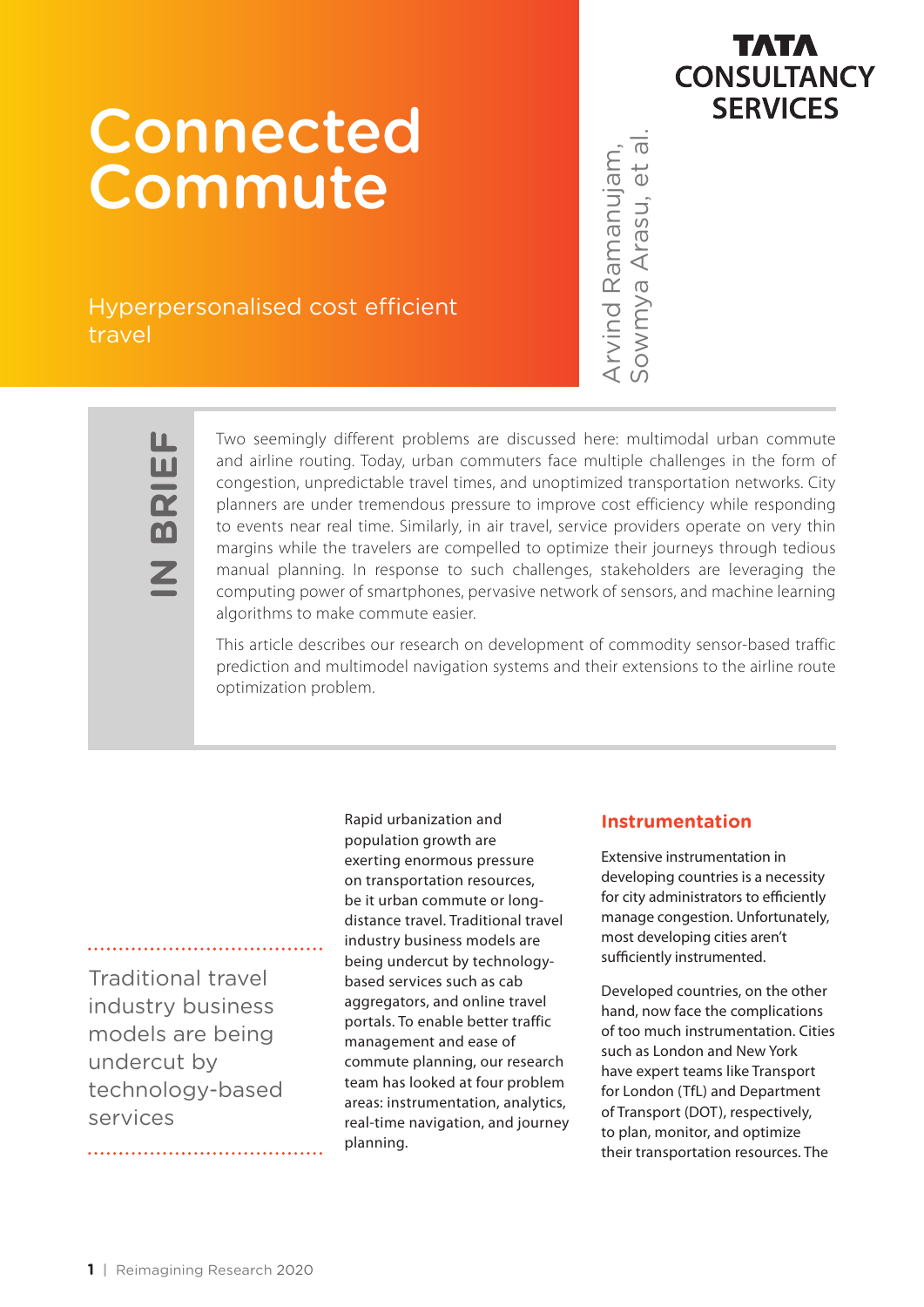## **Fact File**

**TCS Research**: Data and Decision Sciences (DDS) / Intelligent Transport Systems (ITS)

**Outcomes**: TCS Multi-modal Trip Planner Application, Pilot Instrumentation, Prediction Module, Smart Journey Planner, Live Navigation, and Routing Platform

**Principal Investigator**: Arvind Ramanujam

**Academic Partners**: Indian Institute of Technology, Madras

**Techniques used**: Machine Learning, Open Source Routing Machine, Computer Vision, Geographic Information System (GIS), Sensor Fusion

**Industries benefited**: Travel, Transportation

**Patents**: 5 filed

**Papers**: 4 in Tier-1 Journals and Conferences

accuracy of predictive analysis is high, thanks to the large amounts of instrumentation data collected over time. Now, many of these hardware devices have become redundant and thus expensive to maintain. These cities are migrating toward predictive analysis tools while reducing their instrumentation footprint.

Most of the instrumentation devices such as induction loop counters, cameras, and lasers are tailored for western traffic conditions. They may not work well in developing countries where lane separations are nonexistent and vehicle types are highly heterogeneous. Thus, there is a need for a cheap, scalable instrumentation architecture that adapts well to the traffic conditions in these countries.

## **Prediction and Analytics**

Prediction and analytics services based on instrumentation require clean and reliable data for good

results. This is often not possible in developing countries. The data is noisy and unreliable. Data quality issues also arise due to ad hoc planning and changes by transportation authorities. Unplanned events increase the fragility of the transport system and pose additional challenges.

#### **Real-time Routing and Navigation**

Today, navigation app users rely on static schedules to plan their journey. These apps often provide inaccurate start and arrival times. Real-time scheduling can help users obtain accurate and latest information on temporary transport inconsistencies and delays. Real-time navigation view across all modes of transport can help the user enjoy a seamless journey experience. Therefore, data from historic trends and current traffic conditions must be fused to provide correct navigation cues.

The accuracy of predictive analysis is high, thanks to the large amounts of instrumentation data collected over time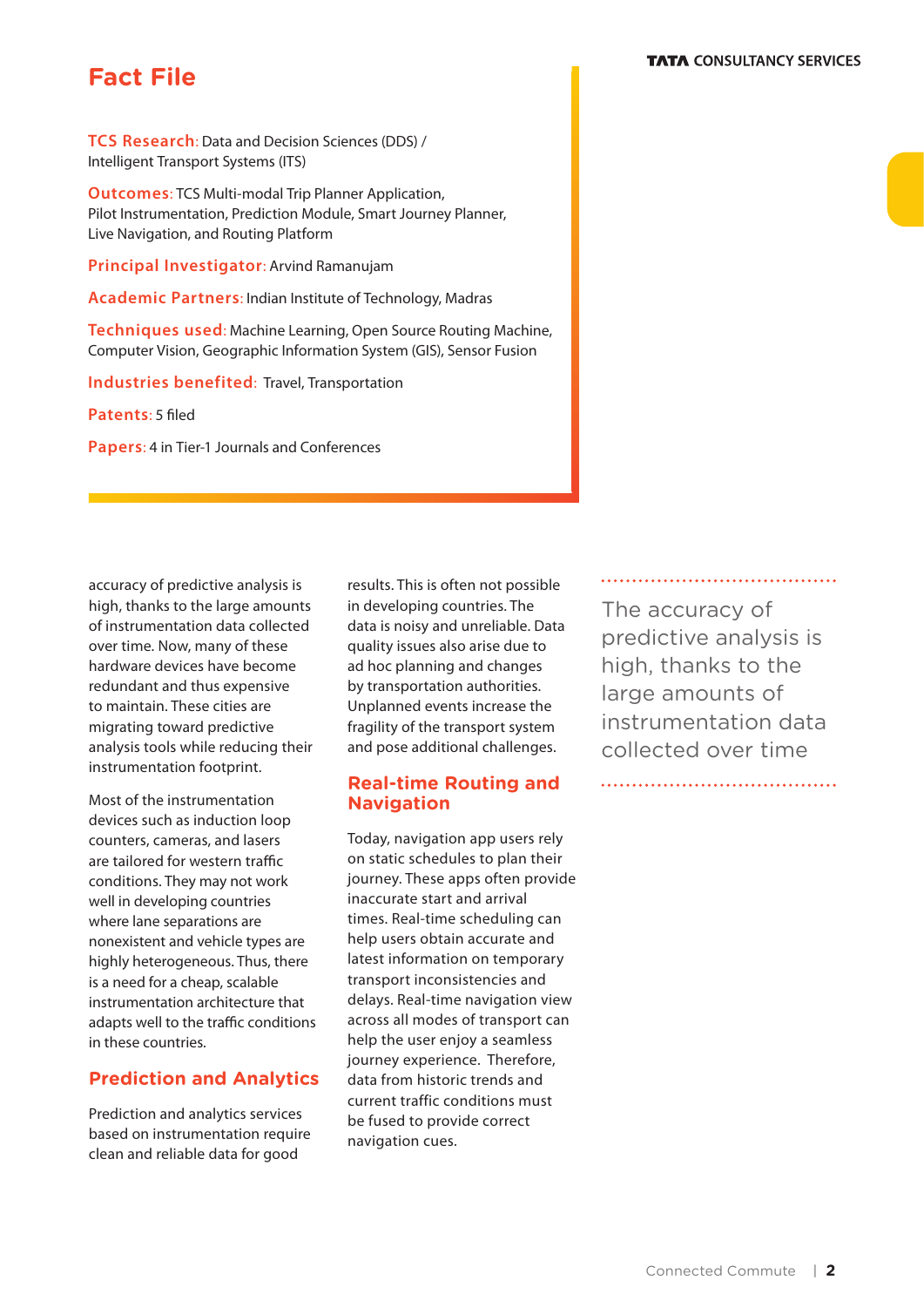

## **High-performance Longhaul Journey Planning**

For an airline, multimodal longhaul journey planning with the help of search engines had its share of challenges:

- With the addition of every new mode and every connection/ break in journey, the search options explode by many orders of magnitude.
- The network throughput required to service millions of queries per second, when search options explore was very high.

Therefore, it was decided making incremental changes to the airline's existing platform was untenable.

## **Solution Approaches**

For each of these problem areas, we initiated research with our academic partners. Our anchor customers allowed us to work on validated datasets and test solution approaches.

## **Instrumentation**

To monitor the traffic, we worked on an approach that uses:

- Wi-Fi-enabled MAC scanners deployed at specific points of interest (POIs) between which we can track data (MAC address and time) anonymously from the various mobile devices that cross these points.
- GPS devices on public transport to capture geospatial information along with time, which can be used in predicting the arrival and travel times.
- Traffic cameras, to capture the live feed information of city traffic flow patterns.
- Social media platforms like Twitter to extract sentiments regarding the city traffic.

Commercial-grade sensors and cameras were chosen for their simplicity, ruggedness, and ability to work in difficult conditions including unreliable power supply, dust, and irregular maintenance schedules. Their limitations in data accuracy, consistency, and quality were managed in the data processing pipeline.

## **Prediction and Analytics**

The sensor and camera data were processed using a combination of domain-based techniques and machine learning techniques. Domain-based techniques include a flow-based model (spatial and temporal). Data-driven techniques include:

- Artificial Neural Networks (ANN), K-NN (k-nearest neighbors), SVM (Support Vector Machine)
- Image processing with deep learning and custom training sets
- Time series analysis

Data noise was reduced with domain-based preprocessing techniques. Custom image

edual definition<br>Real-ti<br>Can he<br>accura<br>inform<br>tempo<br>delays Real-time scheduling can help users obtain accurate and latest information on temporary transport inconsistencies and delays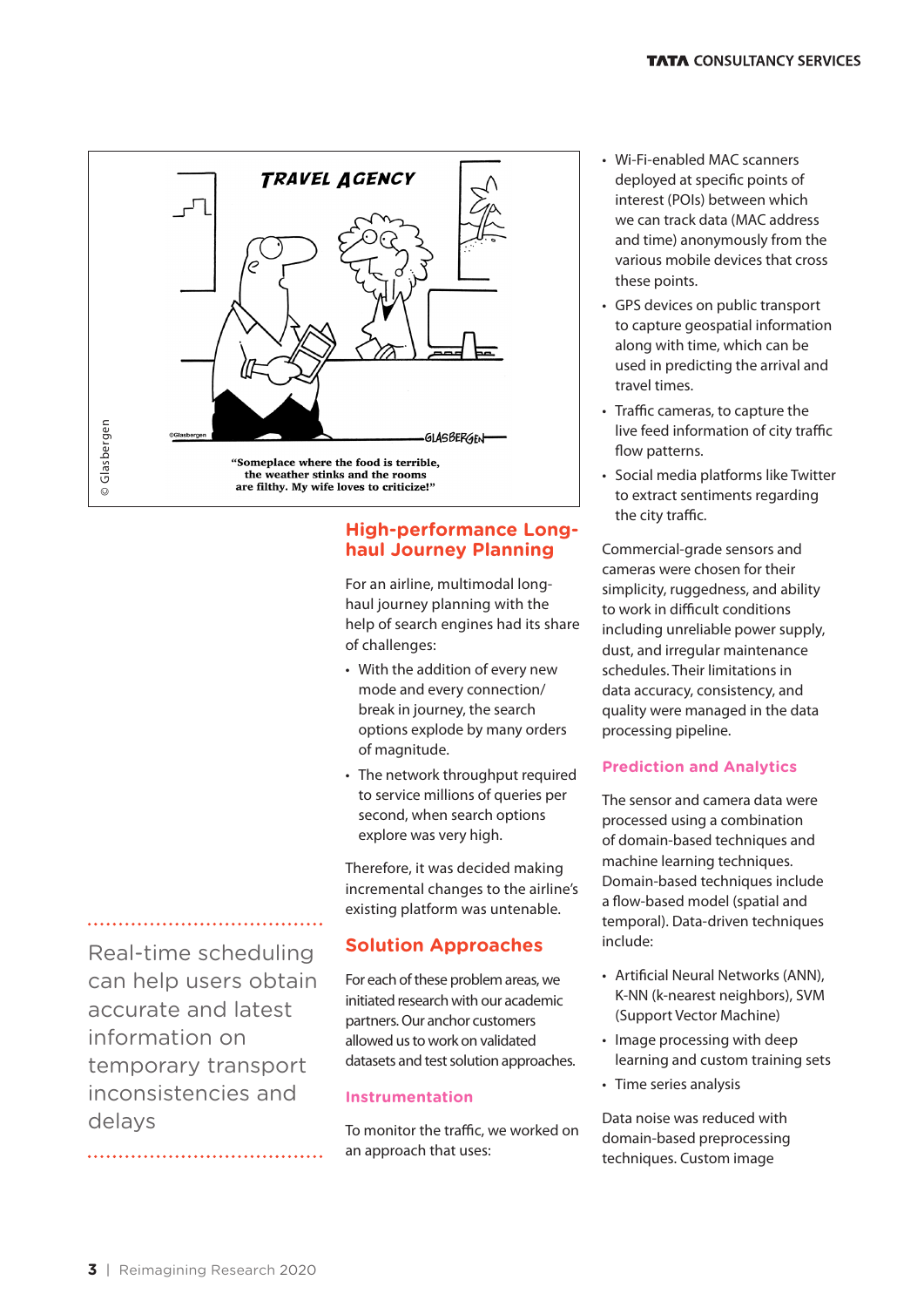processing techniques were developed to deal with heterogenous vehicle types, lane splitting, and non-uniform lighting. The state of the traffic network and public transportation system were tracked in real time along with future projections.

#### **Real-time Routing and Navigation**

With an accurate tracking of the present and future state of the network, a custom routing algorithm was engineered fusing schedule-based (RAPTOR algorithm) and topology-based (contraction hierarchy) routing techniques. This provided multimodal capabilities to the end user. The state and the validity of a route under navigation were constantly evaluated against the evolving network state. Based on a custom scoring mechanism,

alternate routes were computed and provided to the user.

#### **High-performance Journey Planning**

While in principle the routing problem is the same for the cityscale public transport system and global airline network, the underlying engineering challenges are different. The major differences are the dependency on unreliable third-party systems to get availability of seats and the inherent volatility of fares. In addition, the throughput requirements and the nature of the airline network warranted a different engineering of the routing algorithm. In addition to this, an extensible query mechanism was put in place to generate complex

The state and the validity of a route under navigation was constantly evaluated against the evolving network state

**Traffic Instrumentation and Prediction Platform** 300+ Monitor Schedules, Positions GPS Devices  $\overline{\text{crit}}$ Live Traffic - Routing, .<br>پيدي<br>نهري **Monitoring 786** Prediction Services: Network Database 1. Travel Time 2. Arrival / Departure What-if, Planning  $\overline{1}$ 内。  $\circledcirc$ ௫ Ċ  $\overline{\mathbb{H}}$   $\overline{\mathbb{H}}$ Tra�c Simulator Congestion Monitoring-Image Processing, Pilot Vehicles, Wi-Fi Sensor 11 mounted Camera, HF Radio Optimization - Ops, Network, 8 Wi-Fi **Strategy** .<br>Sensors

**Figure 1:** *Instrumentation, Prediction, Routing, and Analysis*

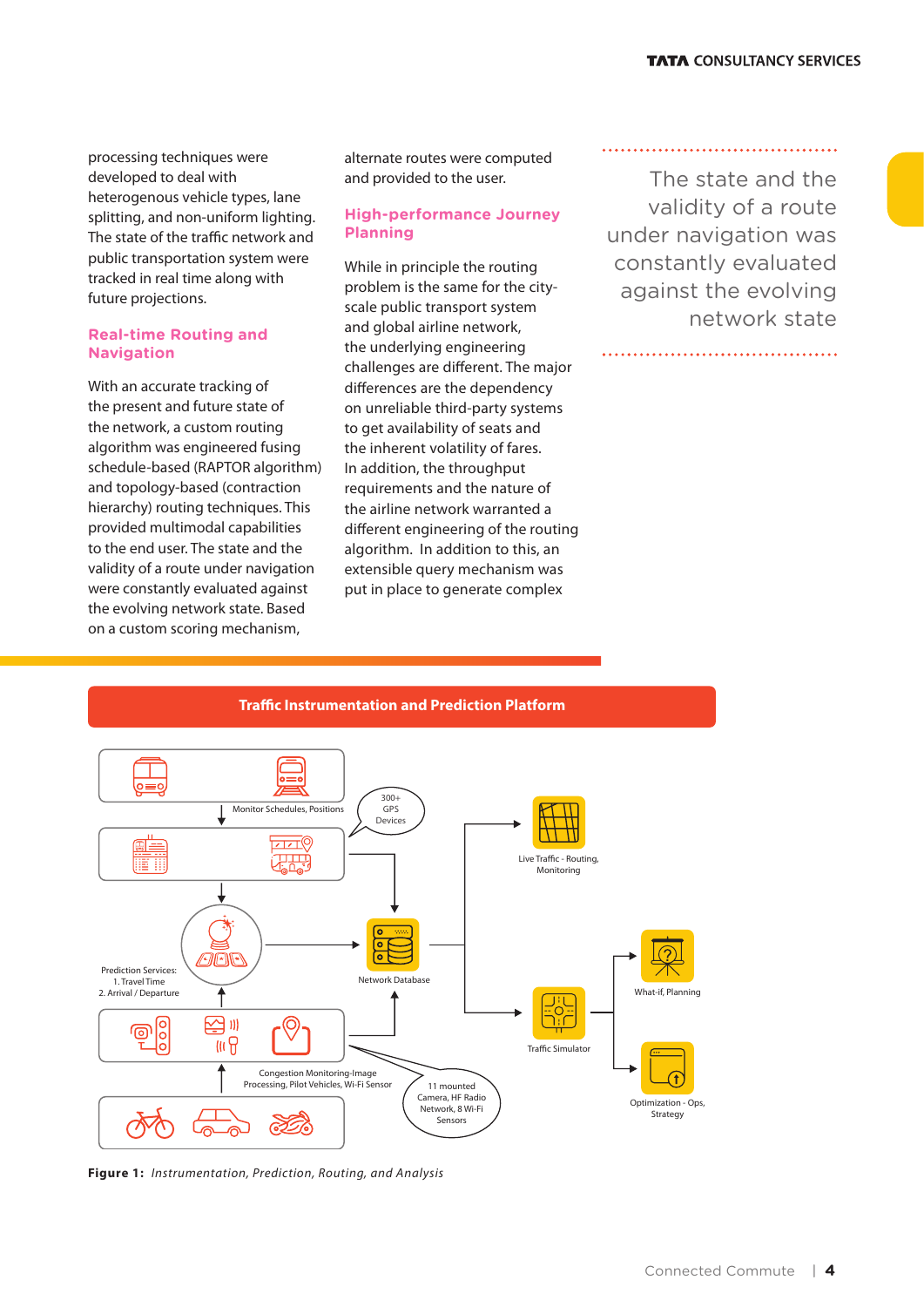journey planning requirements across space, time, and user preferences.

#### **Field Trials**

#### **Trip Planning Research Concept**

About 300 GPS sensors were installed in Chennai's Metropolitan Public transportation buses, 8 Wi-Fi MAC scanners were installed in arterial roads. Initial experiments were done with data generated from 1,231 trips over a period of 45 days for GPS and 1.3 km distance of road stretch for about two weeks for the Wi-Fi sensors.

For the purposes of field trial we created an app that was tested for buses plying within the IIT campus. City-scale field testing was done with buses, the metro rail, overland rail, and walking. Other navigation systems simply failed due to their inability to track the actual schedules.

(View also "Multimodal Travel Options, Meaningful Search Results.")

#### **Future Work**

Given the effectiveness of our pilot program at IIT Madras, the next step will be to establish an optimal network of low-cost devices throughout the city. This will help us enhance traffic analysis and prediction.

Multimodal Travel Options, Meaningful Search Results

Travel meant moving from point A to point B with few variations in route or mode of transport. No longer so. Not just adventurers, even the mainstream traveler often wants to go down paths less taken. Today it is common for travelers to make two or three hops, stay in a hotel en route, the choice of these driven by various personal preferences. For such journeys, travelers are unable to get quick and optimal options from online portals

of airlines, or travel aggregators. At the same time, travelers view the travel agent model of travel planning, where the agent orchestrates the journey, to be outdated.

Today, most travel information is received, and transactions are made, online. Web-based over-the-air (OTA) aggregators are projected to grow into a trillion-dollar business by 2022 at nearly 11% growth year over year (YoY). Every transportation major wants to get into the travel planning space and offer as seamless journeys as possible, thereby gaining market share for their core services.

Global Distribution Systems (GDS) and airline companies now work together with other service providers like cabs and hotels to plan multimodal journey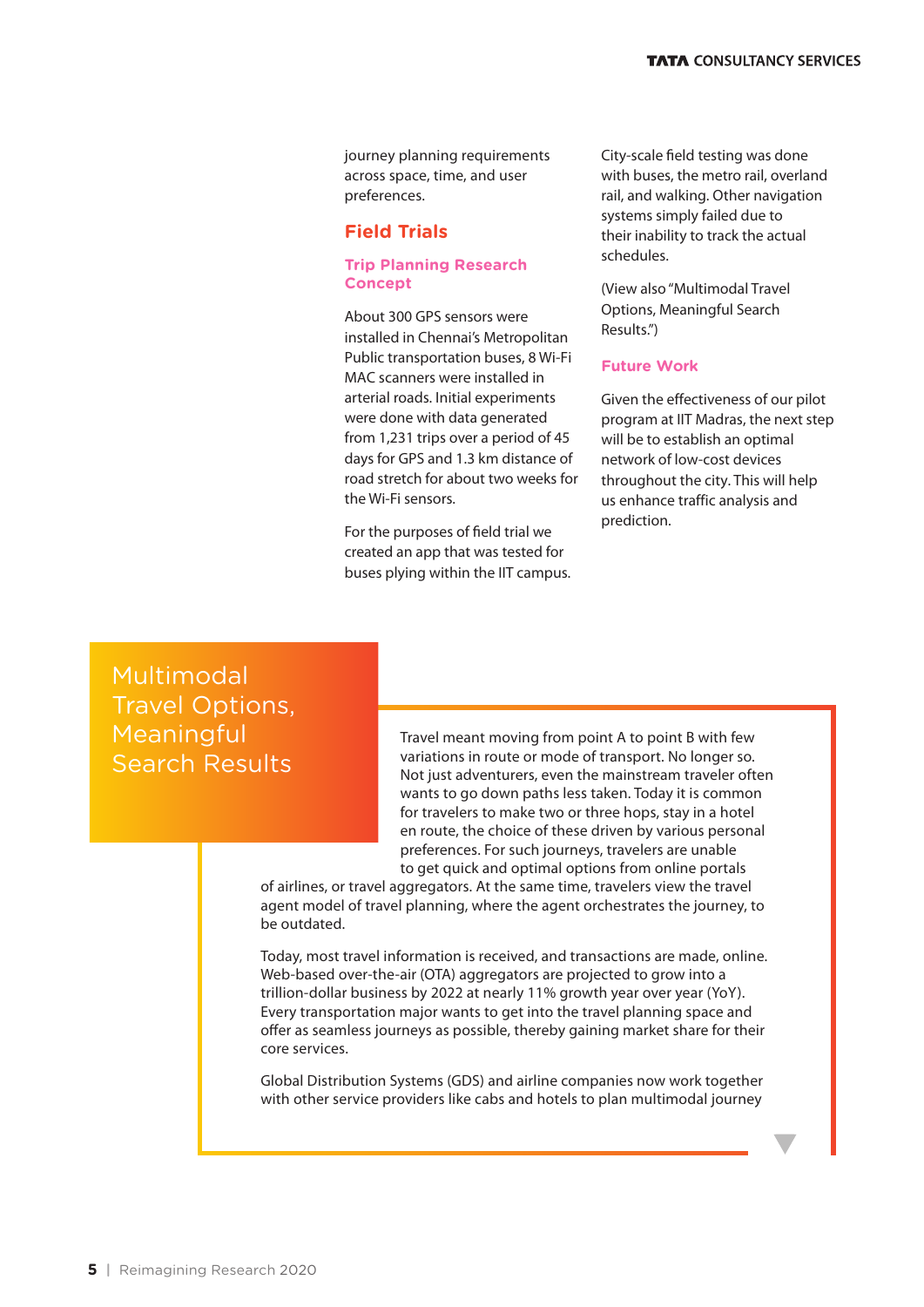options along with virtual interlining. Some OTAs provide virtual interlining along with travel insurance to cover the risk of missed flights. However, travelers often tend to find better deals by planning travel themselves. Currently available multimodal multi-hop travel plan aggregators are not suited to users' needs as they provide suboptimal results based on static schedules. Third-party information aggregators like Google provide journey planning options based on static schedules but cannot book tickets for the traveler. Search engines also throw up thousands of suboptimal search results which are difficult to sift through.

While in principle, the routing problem is the same for the city-scale public transport system and global airline network, the underlying engineering challenges are different. The major differences are the dependency on unreliable third-party systems to know the availability of seats and the inherent volatility of fares. In addition, the number of origin–destination pair combinations and the number of searches per second along with the nature of airline network which currently do not provide interlining of mainstream and low-cost carriers. This warranted a different sort of engineering of the routing algorithm.

A focused design thinking workshop was held with the customer (a GDS platform provider) team. Through the workshop the problem statements were crystallized. The MVP was built in a time boxed schedule with continual interactions with the customer in an agile way.

As part of the MVP, an extensive query mechanism was put in place to generate complex journey planning requirements across space, time, and user preferences for the customer.

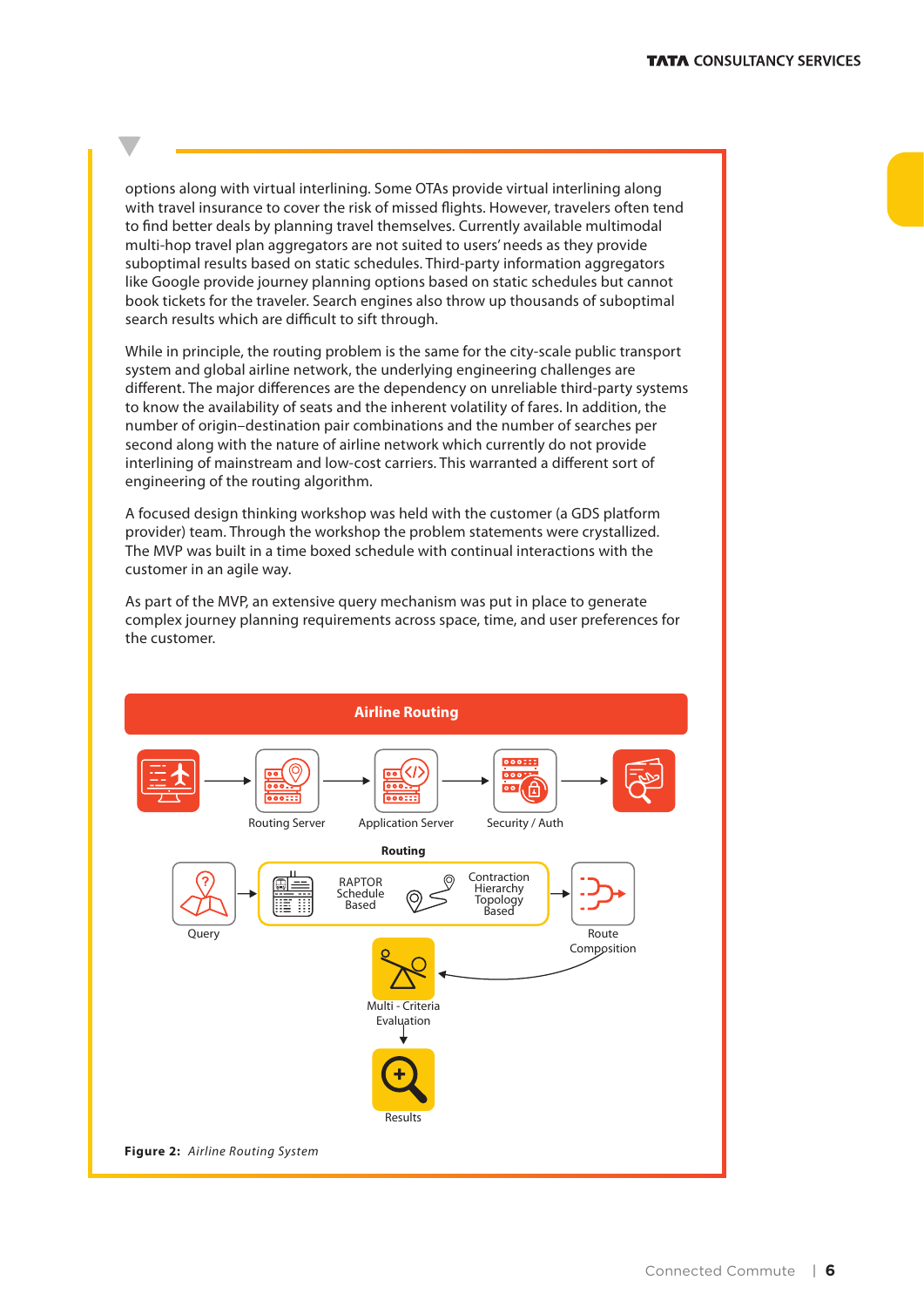The task of optimizing the user's time, cost, and choice in getting from point A to B was undertaken. The MVP provided the following advantages to the traveler:

- Search: Relevant but limited options to help the traveler make a choice easily were provided.
- Modes: Three modes of travel air, bus, and rail were offered; all combinations of these could be tried.
- Choices: Cheapest, shortest, or earliest arrival options were highlighted; cities that could be excluded en route were all provided as searchable options.
- Hotels: Layover options could be included.
- The Golden Ticket: The best option at every minute of booking was displayed.

From an engineering perspective, the MVP was built for extensibility with:

- A normalized data model and objects with low ingestion barriers to the data
- An abstracted algorithm that can run over new sources of data without the need of modifying the internal system of the routing engine

The airline routing engine MVP was built on a variant of TCS multi-modal trip planner routing engine and it provides features that the current GDS providers are yet to build into their core systems such as virtual interlining, multimodal transportation, journey planning with complex requirements and last-mile connectivity. The MVP worked well with the valid datasets provided by the airline customer alongside open data available for rail and bus. The engine was tuned for matching the throughput of the existing platform while consuming a fraction of its resources.





## **Arvind Ramanujam**

Arvind Ramanujam is a Scientist at TCS Research and Innovation and is a member of the Data and Decision Sciences Research group. Arvind's area of interest includes large-scale traffic simulation, Electric Vehicle modeling and cross-domain simulation. Arvind's team has been working with IIT-Madras's Center for Excellence in Urban transportation to monitor and predict traffic parameters using frugal instrumentation. He has designed and delivered network planning and management products for customers across the world.

Arvind holds a bachelor's degree in electrical engineering from Pondicherry University. He is also a telecom network architect.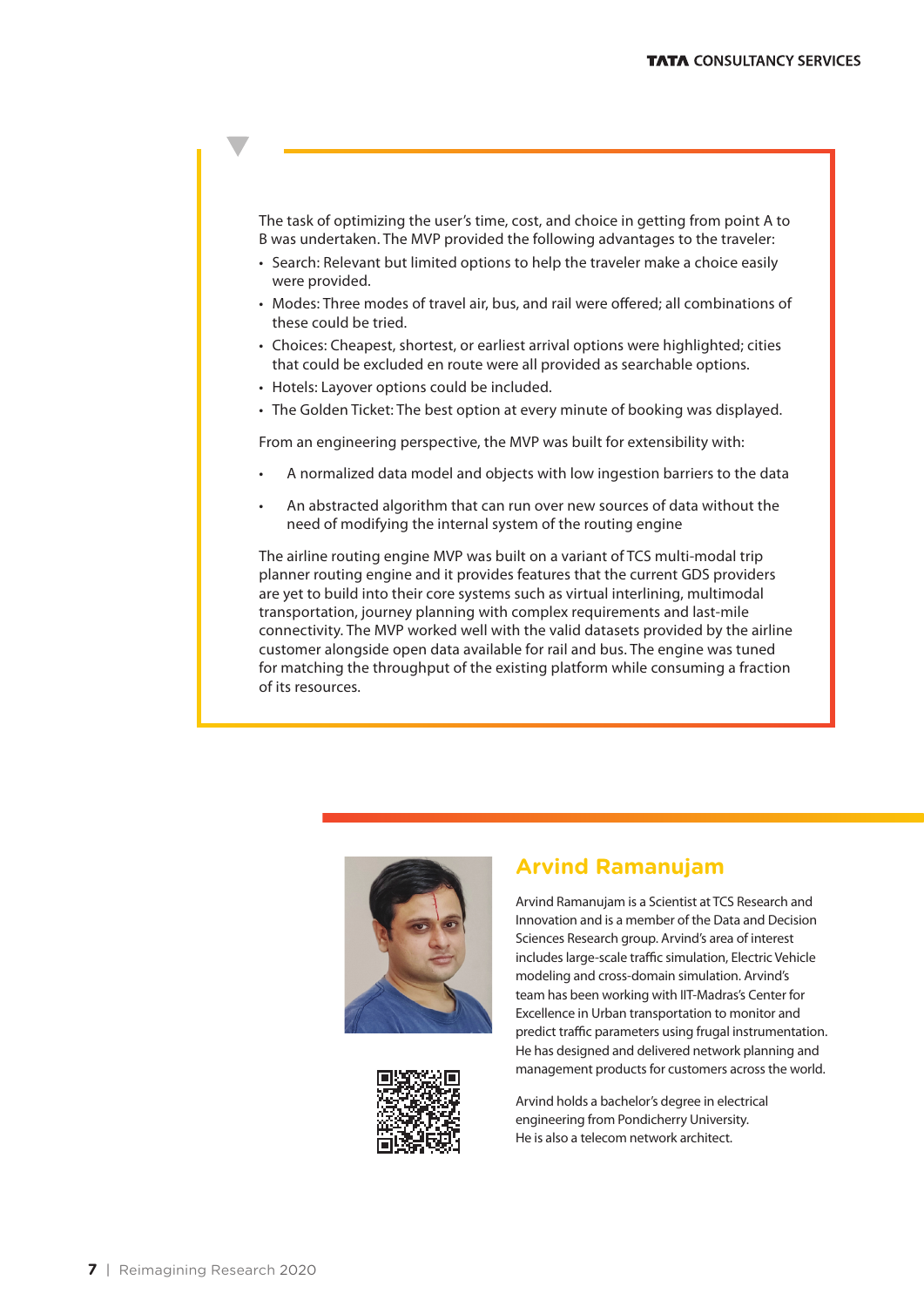

## **Sowmya Arasu**

Sowmya is an Architect from the Travel, Transportation and Hospitality (TTH) unit. She was part of the innovation team that created a Journey Planner for the customer. She has over 12 years of experience and has worked with customers in Telecommunications and Travel Commerce domains. Her interests are in Data Science, Database design and Query Optimization. She is a TCS Contextual Master and has participated in & won hackathons in TCS. Sowmya is a University Rank Holder from Anna University for Bachelors of Engineering in Computer Science.

## **Sudharshan Chakravarthy**